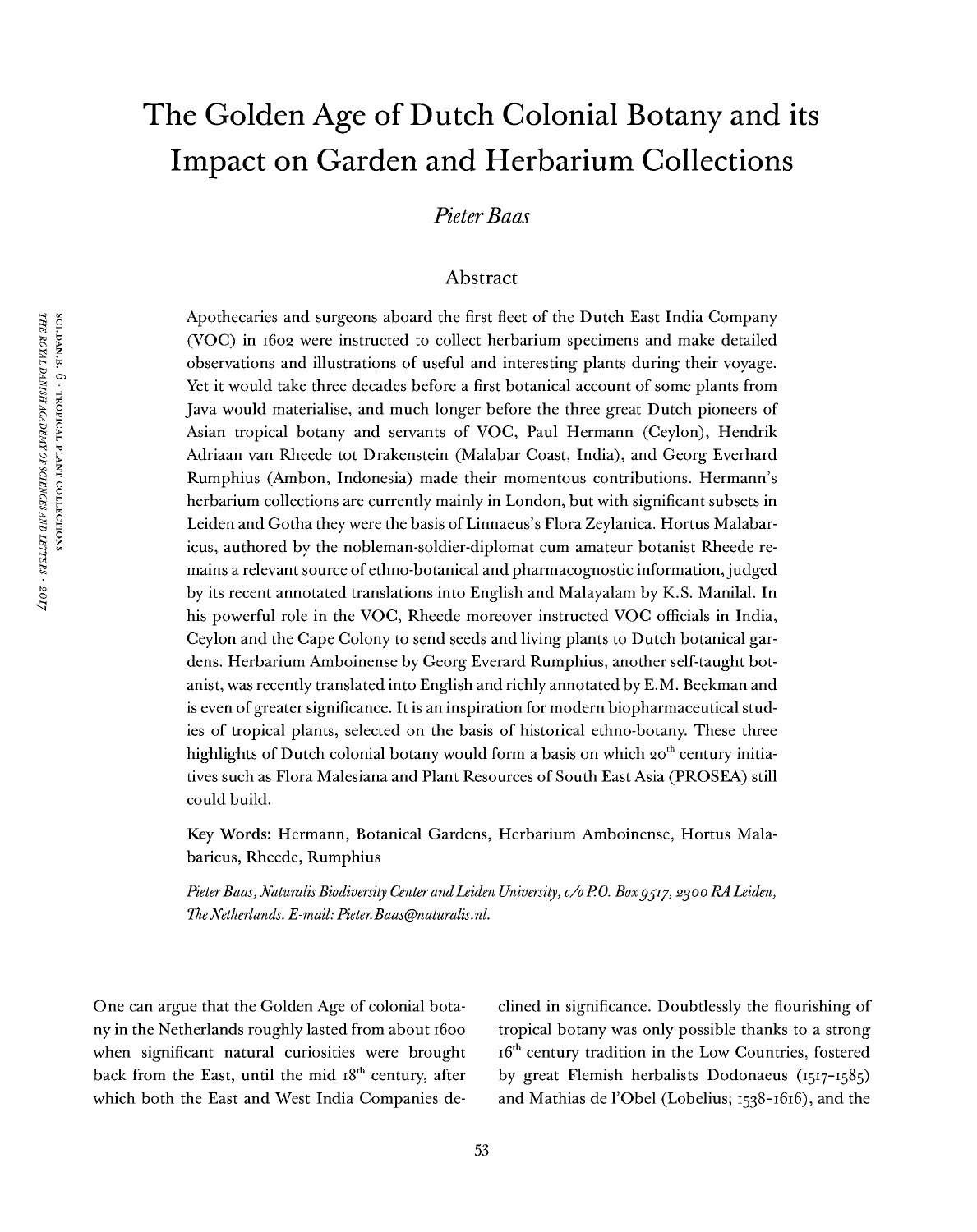more universal scientist Carolus Clusius (1526-1609). Clusius equally appreciated the medicinal and ornamental value of plants, and showed an active interest in tropical plants ever since he had translated and revised Garcia da Orta's book on Indian spices and 'simplicia' in 1567 (Egmond 2015). In his old age as honorary professor of the young Leiden University Clusius had persuaded the authorities of the Dutch East India Company (Vereenigde Oost-Indische Compagnie, VOC) to instruct apothecaries and surgeons aboard ships of their first fleet to the East Indies "that they bring along branchlets with their leaves, laid between paper ... Especially of the searched after spices: pepper, nutmeg, mace, cloves and cinnamon, but also of any other interesting plant. To make illustrations. And to record local names and uses, and how they grow" (Baas 2002). The whole instruction to the medical staff of the VOC almost reads like a 'Systematic Agenda i6oo', but it would take decades before significant collections were accumulated and research yielded any results. Jacobus Bontius, physician ofJan Pieterszoon Coen, the cruel first VOC Governor on Java, was the first to write an account of 70 Javanese plants, published much later by Willem Piso (see De Wit 1949, who also recorded the role of several other 'minor' pre-Linnaean botanists in the Malaysian region).

Truly monumental botanical contributions, justifying the label 'Golden Age' had to wait until the second half of the  $17<sup>th</sup>$  century when Paul Hermann  $(1646-1695)$  $(1646-1695)$  $(1646-1695)$ , Hendrik Adriaan van Rheede<sup>r</sup> tot Drakenstein (1636-1691) and Georg Everhard Rumpf (Rumphius, 1627-1702) combined their service for the VOC with botanical studies in Ceylon (Sri Lanka) , Malabar (modern Kerala) and the Moluccas (Indonesia). In this paper I will briefly summarise their contributions, drawing from an earlier review paper in

Dutch (Baas 2002) of the role of the VOC in 'Flora'<sup>s</sup> pleasure gardens', and a paper on Rumphius (Baas & Veldkamp 2013). These publications were in turn largely based on thorough bio-historical studies by Karsten (1967) on Hermann, by Heniger (1986) and Manilal (2003 ) on Rheede, and by Buyze (2006), and Beekman (1999, 2011) on Rumphius.

These three botanical heroes, though often physically very remote from any colleague or centre of learning did not work in a vacuum. They knew that many people in the home country were very eager to increase their collections of natural curiosities and knowledge of the exotic plant world in the East, for enabling them to read God's *Book ofNature* (Jorinck 2006) and/or to obtain empirical knowledge on useful exotic plants. They could also fall back on a growing body of academic expertise represented by professors of medicine (incorporating botany) and botanical garden curators at Dutch universities and wealthy and knowledgeable amateurs associated with the VOC. In this paper I limit myself to the three 'tips of the iceberg' in the exploration of the East Indies. The early botanical explorations of the Cape Province in South Africa (Hermann and many others) and Japan (Kaempfer), as well as the early exploration of Brazil by Markgraf and Piso during the campaign of the West India Company lead by Johann Maurits of Nassau-Siegen in Pernambuco, Brasil, that would result in the landmark publication *Historia Naturalis Brasiliae* in  $1648$ , are also very important highlights of the early Dutch colonial history, but will not be discussed here.

I use the term 'Dutch Colonial Botany' with some hesitation. Colonial implies the conquest of and domination over territory. Initially the Dutch activities in the Far East were only aimed at trade. However, in its fights for trade monopolies the VOC often acted with equally cruel determination as the worst territorial colonial powers of the era (Beekman 1999), yet one could argue in favour of the adjective 'pre-colonial' for the Dutch Golden Age of tropical botany (Baas  $\&$ Veldkamp 2013).

<span id="page-1-0"></span>i. Heniger (1986), in his authoritative biography has argued in favour of the spelling van Reede - without the h. But since hardly anybody followed that recommendation, and van Rheede tot Drakenstein is one of the ten spelling variants that were used during Rheede's life-time, I here conform to the spelling of his name "in current use".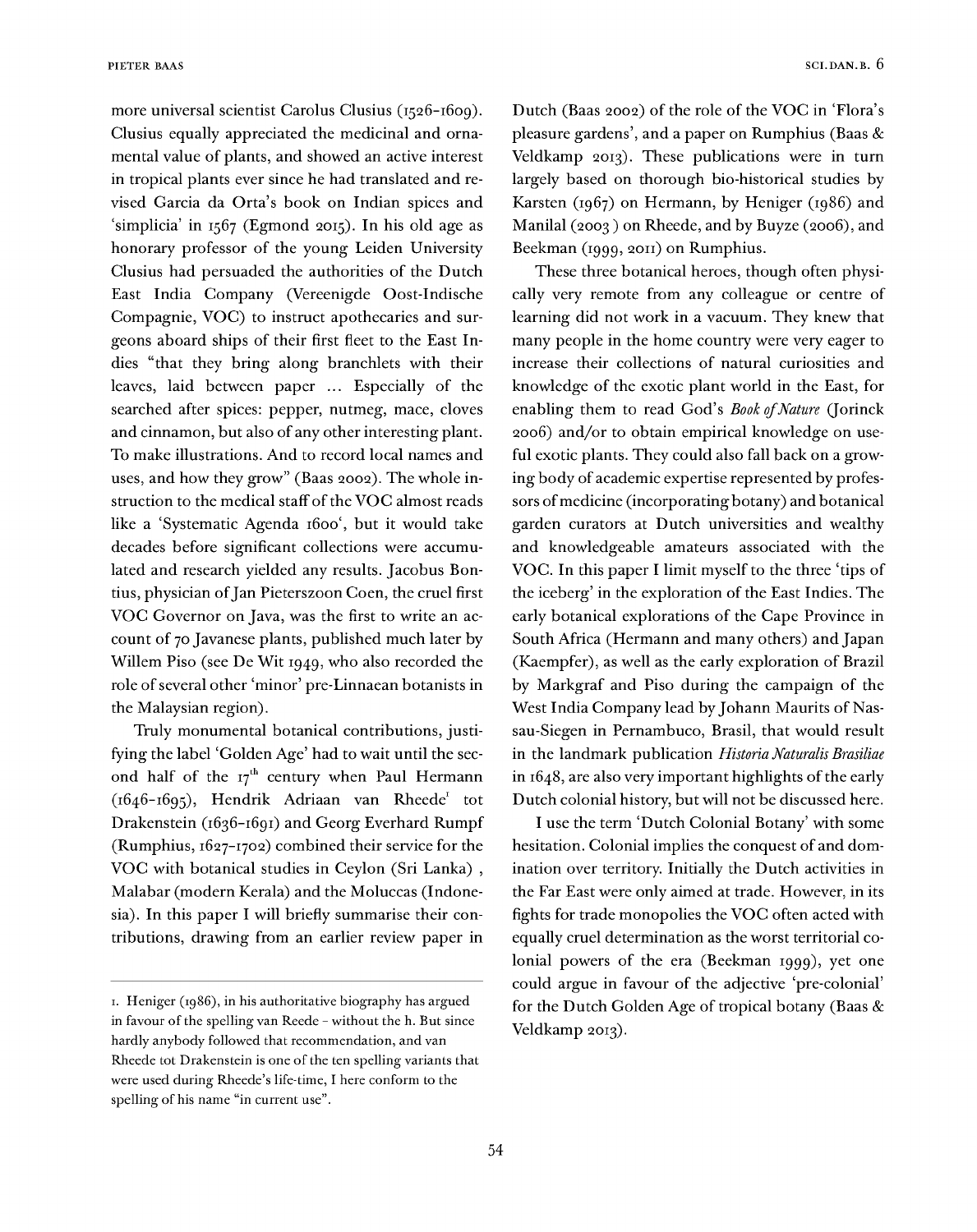Fig. I. Herbarium specimen of the clove plant, *Syzygium aromaticum ('Caryophyllus aromaticus)* from the Paul Hermann Herbarium in Leiden.

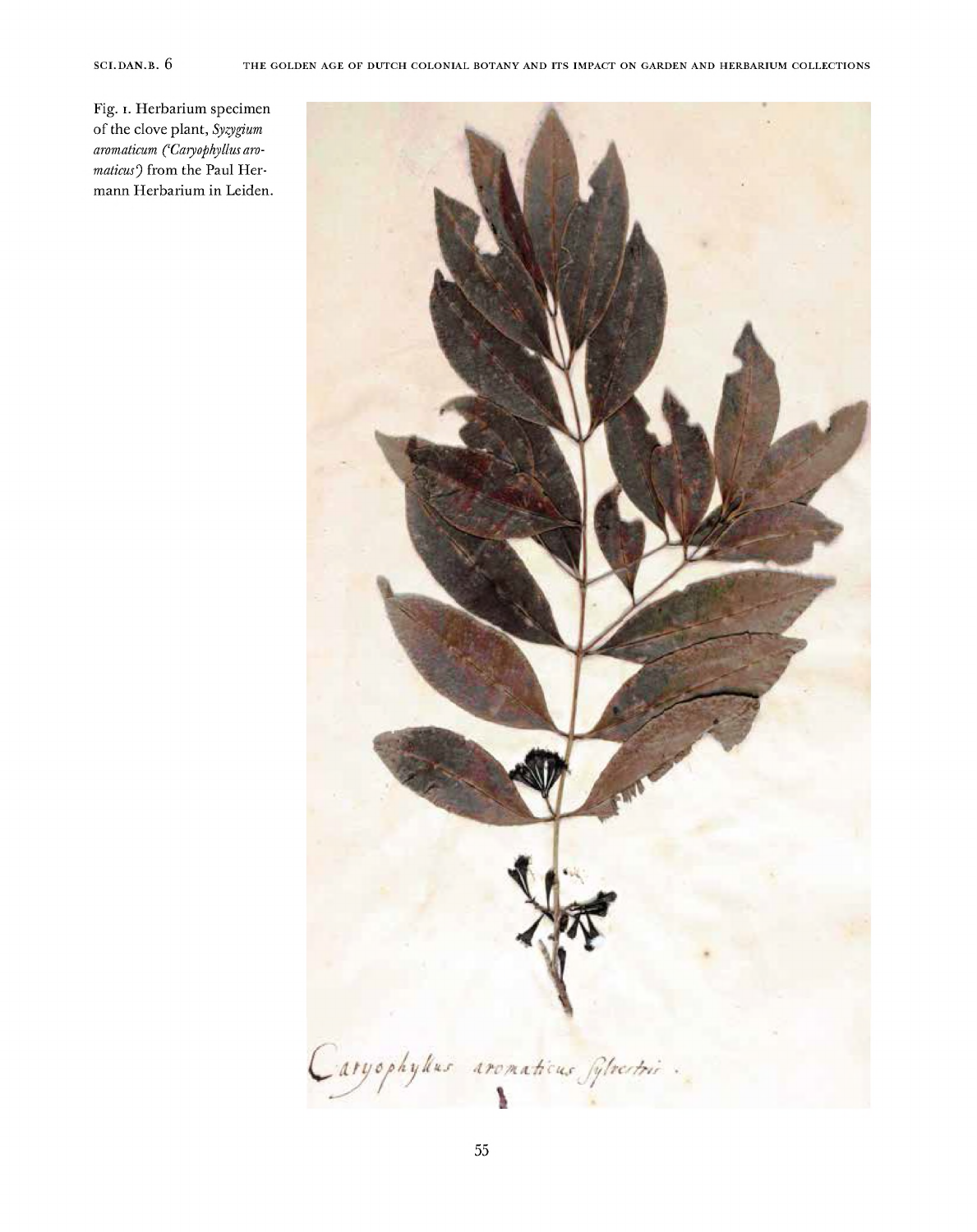## Three Pioneer Botanists in the Service of the VOC

#### *Paul Hermann* — *scientist par excellence*

Of the three main pioneers discussed here Paul Hermann was the only academically trained scientist. Born in 1646 in Halle, Saxony, he obtained a medical doctor's degree in Padua, and then entered the service of the VOC. The Company sent him to Colombo, Ceylon to explore whether the use of local medicinal plants were a good alternative for the classical European simples that were hitherto used by the surgeons and apothecaries of the VOC, and had proved ineffective and easily subject to decay in the tropical climate. On return to the Netherlands Hermann was appointed Professor of Medicine and Botany and Prefect of the *Hortus Botanicus* at Leiden University. Here he could use all his VOC contacts to accumulate living plants for the greenhouses built in the small garden under his governance. No one less than Linnaeus wrote a biography, or rather a hagiography of the great Hermann, in which no superlatives were left unused to sing his eternal fame earned by his floristic studies in the Cape and Ceylon (Karsten 1967; Baas 2002). The significance of Hermann's herbarium collections (Fig. 1) for nomenclature and typification has been well documented (Jarvis 2007), and its impact on tropical botany is testified by its use by Linnaeus (1747) for his *Flora Zeylanica,* his only excursion into tropical flora writing. Most of Hermann's erudite research on tropical plants was published posthumously by his student William Sherard, the first and famous Professor of Botany at Oxford University in the UK.

## *HendrikAdriaan vanRheedetotDrakenstein — amateur botanist andteam leader*

Rheede belonged to the rich and influential nobility of the province of Utrecht in the Netherlands (Fig. 2). Having received only private tuition and no formal education he entered the military and administrative service of the VOC on his twentieth (Heniger 1986).

Heroic action during the conquest of Cochin (Kerala, India) furthered his promotion to a high rank in the Malabar (-Kerala) operations of the VOC. Here he became overwhelmed with the botanical wealth of the region and impressed by the local knowledge of the Brahmins and Ajurvedic practitioners. During a two year intermezzo in Ceylon he was confronted with the call by Andries Cleyer - apothecary of the VOC headquarters in Batavia (Jakarta) — for further research into tropical medicinal plants and their local uses. This call would lead to Paul Hermann's mission in Ceylon (see above). Back in Malabar, this time as Commander, Rheede befriended the Italian physician, missionary, discalced priest, and botanist Mattheus of St. Joseph, a keen student of medicinal and other plants of the Middle East and later India. So, when Reede embarked on his ambitious *Hortus Malabaricus* project in 1674, he could recruit a team of collaborators — Mattheus of St. Joseph, Brahmins, Ajurvedic practitioners, interpreters, plant collectors (probably including soldiers under his command) and later in the Netherlands a changing series of professional (academic) botanists to create and edit a unique inventory of 689 plant species, mainly native, some introduced, beautifully illustrated and printed with pre-Linnaean names in Latin, Portuguese and Dutch and local names in Arabic, Malayalam and Konkani characters - a *novum* in botanical printing (Rheede 1678-1692; Manilal 2003). The accuracy of the plant descriptions was verified by Nicolson *et al.* (1988) and found to be in excellent order. This is remarkable when one considers the numerous linguistic pitfalls possible in a project that synthesised information from the local languages (mainly Malayalam) via the early colonial Portuguese language into Dutch and Latin. That linguistic achievement was recently extended by the critical translation into English and back into Malayalam by K.S. Manilal (2003, 2008). According to Manilal, Rheede and his team played a crucial role in preserving India's bio-cultural heritage: many of the original palm leaf manuscripts from which the medicinal uses were copied have meanwhile been lost.

Nicolson *et al.* (1988) only found one description and illustration impossible to interpret: a species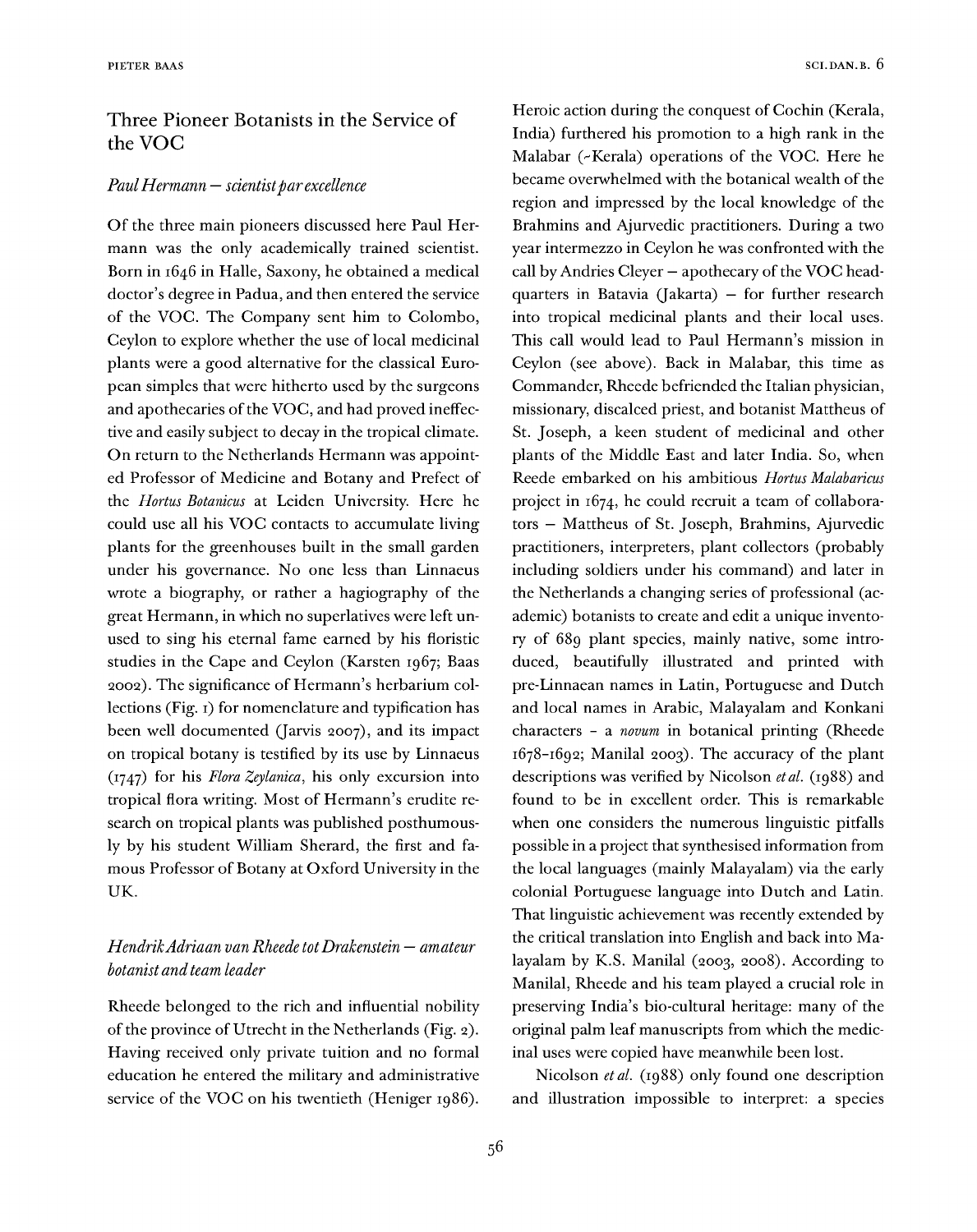Fig. 2. Hendrik Adriaan van Rheede tot Drakenstein as portrayed in his *HortusMalabaricus.*

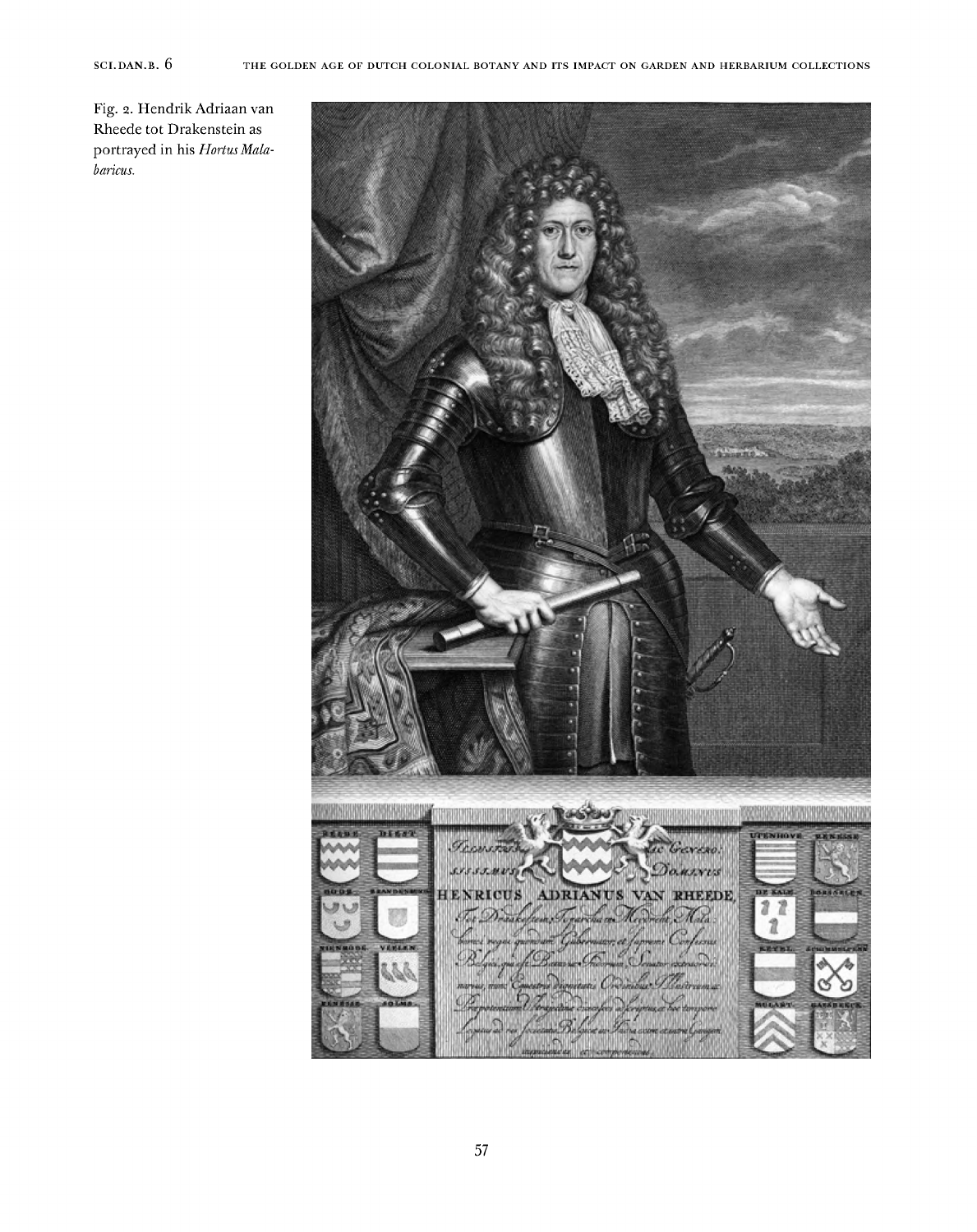

Fig. 3. Drawing from Hortus Malabaricus: 'Tsjem-tani', later named *Rumphia amboinensis* by Linnaeus (see text).

named 'Tsjem-tani', later renamed *Rumphia* by Linnaeus (1753: 1193), with the species name *Rumphia amboinensis* L., that does not seem to exist in nature (Fig. 3). Probably it is a species of *Croton L.* (Euphorbiaceae) with some grave mistakes in the Rheede's description and illustration. It is ironic that our third hero of the Golden Age of Dutch tropical botany Rumphius is thus remembered by a genus name of a plant that does not exist.<sup>[2](#page-5-0)</sup>

#### *GeorgEverardRumphius -the blindseer*

Rumphius's biography has been the subject of many publications, most recently by Beekman (1999, 2011), Buyze (2006), Veldkamp (2011), and Baas and Veldkamp (2013), and will not be repeated here. Readers of Latin or Dutch had no problems in consulting his magnum opus *HerbariumAmboinense* as published posthumously by Johannes Burman between 1741 and 1755. However, the critically annotated translation into English by M. E. Beekman published in 2011 three years after Beekman's death, has rekindled the interest in this rich resource for bio-historical and ethno-botanical research. Buenz (2007) and Buenz *et al.* (2005) have already given a foretaste of how the analysis of Rumphius's texts helps to focus modern bioprospecting studies with positive results about the medicinal value of *Atuna racemosa* Raf. (Chiysobalanaceae) and a convincing falsification of claims of great healing powers of the endocarp of giant coco-de-mer drift seeds (double coconut, *Lodoicea maldivica* (J.F. Gmelin) Persoon ), that had already been put in doubt by Rumphius (Buenz & Bauer 2013). A sometimes neglected aspect of Rumphius's texts is that they contain so many witty and even funny observations, like the mind enhancing properties of the roots

<span id="page-5-0"></span><sup>2.</sup> When this manuscript was in press, DJ. Mabberley discovered that Van Rheede's illustration and description most probably were based on a species of *Canarium* L. (Burseraceae), and that the illustrator apparently had mistaken its pinnate leaves for simple ones (Mabberley 2016).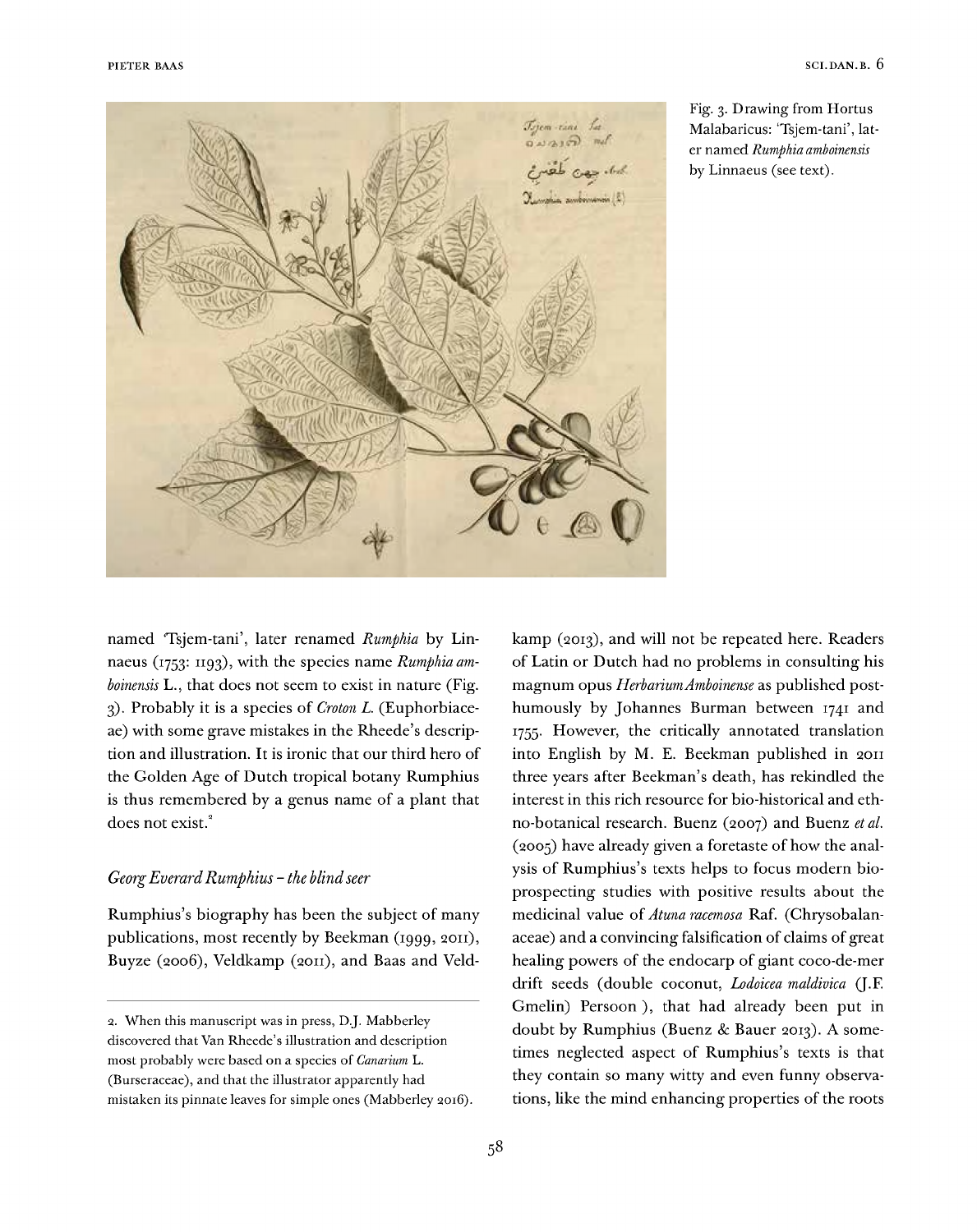of *Bidens biternata* (Lour.) Merr. & Sherff (Asteraceae) applied by the school teacher of Rumphius's daughters, and the very tongue-in-cheek genus name *ABCDaria* for *Acmella paniculata* (Wall, ex DC.) R.K. Jansen in recognition that this plant was used by a local imam to improve the ability of his pupils to read and write Arabic. The many references to lust-enhancement by the consumption of fruits, seeds or other plant parts of for instance durian and cloves are also highly amusing to read (Beekman 2011; Baas & Veldkamp 2013).

#### Impact on Systematics and Collections

Widjaja and Kartawinata (2013) have reviewed the long history of botanical enquiry in Indonesia. From the early botanical iconography sculpted on the walls of the 8<sup>th</sup> century Burobudur temple on Java up to the more recent *Flora Malesiana,* the PROSEA (Plant Resource of SE Asia) projects and current studies focused on Indonesian flora conservation. It is evident that contributions during the Golden Age of Dutch colonial botany, such as Rumphius's *Herbarium Amboinense* established a foundation and inspiration of many of the later and current developments. Similar analyses can doubtlessly also be made for the impact of*HortusMalabaricus* and the Ceylonese herbarium collections of Hermann on later floristic inventory and ethno-botany of India and Sri Lanka, respectively.

Ironically, no or hardly any herbarium collections survive from Rheede or Rumphius's endeavours. A few specimens have been traced in Florence (Baas & Veldkamp 2013) and very recently a specimen of *Biophytum sensitivum* (L.) DC., *('Herba senticus* Rumph. J in the Hermann herbarium has been diagnosed as a plant probably sent to him by Rumphius from Ambon (Veldkamp, personal communication 2015). This does not mean that Rheede's and Rumphius's activities did not have an impact on the living collections in the Netherlands. Rheede's instruction from 1691 to VOC servants in the 'Western Quarters' of VOC'<sup>s</sup> sphere of influence: Ceylon, India, and the Cape province in South Africa, was only strictly obeyed by Ceylon, but yielded many tropical accessions for especially the *Hortus Medicus* of the municipal university of Amsterdam. In addition most scientists, university garden curators, and ornamental plant enthusiasts with an interest in tropical flora were part of informal networks involving the governors of the VOC, ship captains, surgeons, and sailors sustaining a constant stream of natural curiosities, including seeds and plants from the Far East to the Dutch Republic (Baas 2002; Jorinck 2006). Even the great microscopist Antoni van Leeuwenhoek (1632-1723) acquired material from VOC ships of ebony from Mauritius, rootwood and seeds of nutmeg and bark of cinnamon from Ceylon, coconut seeds and stems from Java, and *Aloe* leaves from South Africa, for microscopic study and communication to the Royal Society in London (Baas 1982, 2001).

#### International Impact

Already in the days of Clusius there was much international contact within Europe between plant collectors, herbalists and private and academic garden enthusiasts (Egmond 2015). Towards the end of the Dutch golden age of colonial botany, the international appeal of the Low Countries culminated in the three-year visit of Carolus Linnaeus from 1735 to 1738 (Blunt 1971). In the Leiden and Amsterdam botanical gardens and in Bennebroek on George Clifford's estate 'De Hartekamp' he saw many dried and living plant collections from the East and West Indies that must have acquainted him first-hand with many taxa to be included later in his *SpeciesPlantarum* of 1753. The first edition of that starting point for Linnaean plant nomenclature only included few references to Rumphius's herbal, which was strange when we consider that he often stayed in Burman's house when the latter was involved in editing and translating it into Latin. However, already in 1754 his student Stickman validated a full list of binomials for plants from *HerbariumAmboinense* (Stickman 1754; Jarvis 2007; Baas & Veldkamp 2013). Rheede's *Hortus Malabaricus* also received international recognition from Linnaeus who based more than a hundred of his species on it (Jarvis 2007) and others like the influential botanist John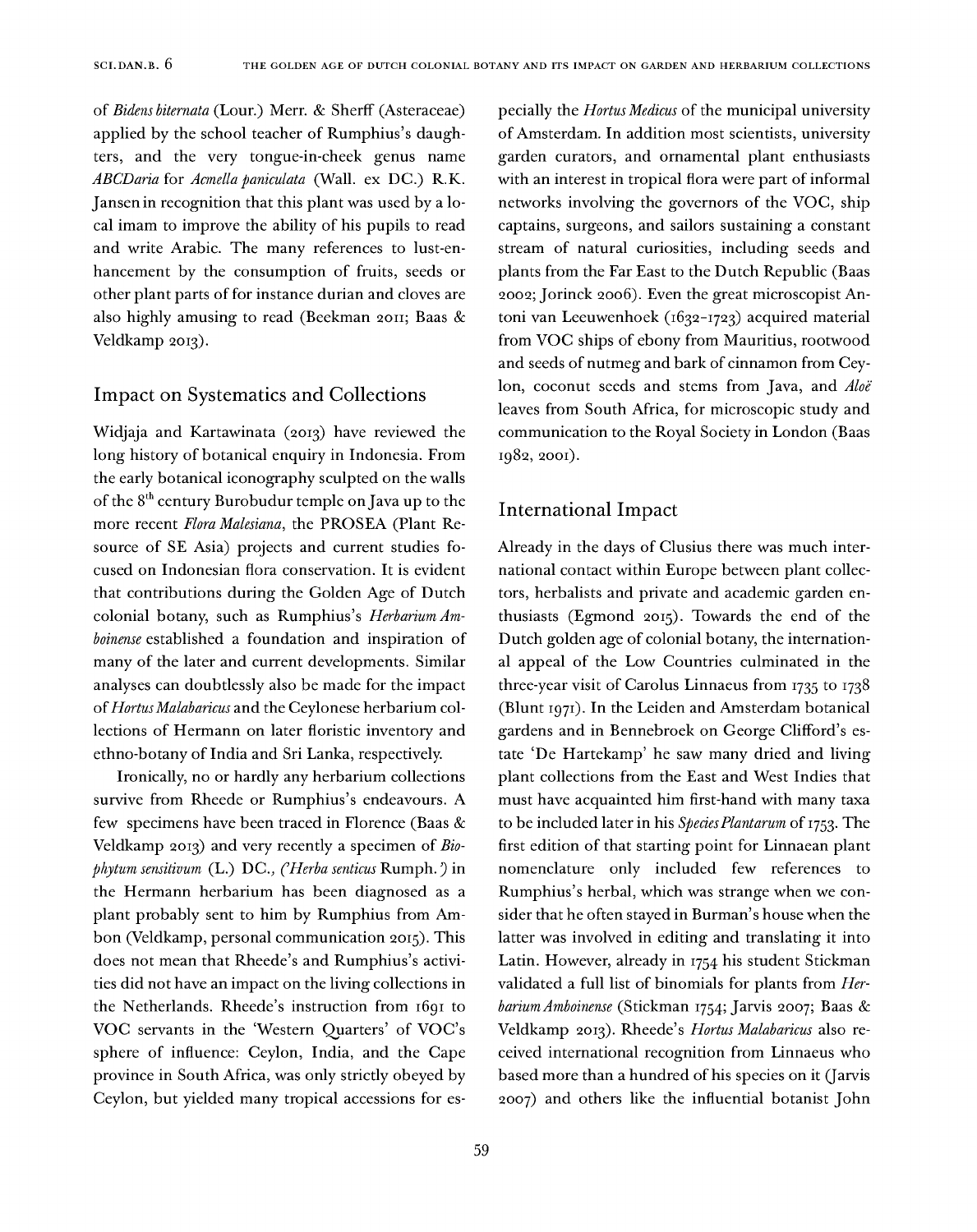Ray in England aquired their understanding of tropical plants on it (Baas 2002).

With the decline of the Dutch East and West India Companies in the second half of the  $18<sup>th</sup>$  century, we also see that the Dutch Golden age of Tropical Botany came to an end. Clifford's and Hermann's herbaria were acquired by Joseph Banks to form important assets for the later Natural History Museum in London, and a Golden Age of colonial botany would dawn for the United Kingdom, assisted by Dutch (pre-)colonial collections. The Netherlands had to wait for a century or more before its tropical botany could play a significant role on the international stage again, this time with the Botanical Gardens of Buitenzorg (now the 'Kebun Raya' in Bogor, Java) and the Rijksherbarium in Leiden as dual engines, and the herbaria of Utrecht and Wageningen University catering for systematic and floristic studies in Suriname and the Dutch Caribbean islands, and tropical West Africa respectively (see Welzen & Schollaardt 2017).

### References

- Baas, P. (1982). Leeuwenhoek's contributions to wood anatomy and his ideas on sap transport in plants. *In-.* L.C. Palm& H.A.M. Snelders *(eds.\Antoni van Leeuwenhoek i6ßs-i/2ß.* Rodopi, Amsterdam. Pp. 79-108.
- Baas, P. (2001). Leeuwenhoek's observations on the anatomy of bark. *Holzforschung* 55: 123-127.
- Baas, P. (2002). De VOC in Flora's Lusthoven. *In*: L. Blusse & I. Ooms (eds.), *KennisenCompagnie.* Balans, Amsterdam. Pp. 124-137. [In Dutch].
- Baas, P & Veldkamp, J.F. (2013). Dutch pre-colonial botany and Rumphius's Ambonese herbal. *Allertonia* 13: 9-19-
- Beekman. E.M. (1999). *In-.* [G.E. Rumpf. 1704/1705]. *The Ambonese Curiosity Cabinet. Georgius Everhardus Rumphius. Translated, annotated, and with an introduction by E. M. Beekman.* Yale University Press, New Haven.
- Beekman, E.M. (2011). *In:* [G.E. Rumpf. 1741-1755]. *TheAmbonese Herbal. Georgius Everhardus Rumphius. Volumes 1-6. Translated, annotated, and with an introduction by E. M. Beekman.* Yale University Press, New Haven.
- Blunt, W. (1971). *The complete naturalist. A life ofLinnaeus.* Collins, London.
- Buenz, E.J. (2007). Mitochondrial involvement in *Atuna*

*racemosa* induced toxicity. *Journal ofEthnopharmacology* 109: 304-311.

- Buenz, E.J, Johnson, H.E., Beekman, E.M., Motley, T.J. & Bauer, B.A. 2005. Bioprospecting Rumphius's Ambonese herbal, Volume *\. JournalofEthnopharmacology* 96: 57-7O-
- Buenz, W.J. & Bauer, B.A. (2013). The work of Rumphius and Beekman as a tool for drug discovery: Examination of the Maldivian Coconut. *Allertonia* 13: 20-28.
- Buyze, W. (2006). *Leven en werk van Georg Everard Rumphius.* Booksellers Couvée and Houtschild, The Hague. [In Dutch].
- De Wit, H.C.D. (1949). Short history of the phytography of Malaysian vascular plants. *In:* C.G.G.J. van Steenis (ed.), *Flora Malesiana.* Vol. 1(4). Nordhoff-Kolff, Djakarta. P.p. lxxxiv-xc.
- Egmond, F. (2015). Figuring exotic nature in sixteenth century Europe: Garcia de Orta and Carolus Clusius. *In:* P. Fortes da Costa (ed.), *Medicine, TradeandEmpire.* Ashgate publishers, Farnham. P.p. 167-193.
- Heniger, J. (1986). *Hedrik Adriaan van Reede tot Drakenstein (0636-0690) andHortus Malabaricus.* Balkema, Rotterdam and Boston.
- Jarvis, C.E. (2007). *Order out ofChaos: Linneanplant names and theirtypes.* Linnean Society of London and the Natural History Museum, London.
- Jorinck, E. (2006). *Het 'BoeckderNatuere'.* Primavera Press, Leiden. [In Dutch].
- Karsten, M.C. (1967). Heurnius and Hermann, the earliest known plant collectors at the Cape. II. Paul Hermann. *JournalofSouthAfricanBotany* 33: 117-132; 161-175.
- Linnaeus, C. (1747). *Flora zeylanica sistensplantas indicas Zeylonae; quae olim 0670-0677. lectaefuere à Paulo Hermanne, ... demumpost70 annos abAugusto Giinthero ...orbi redditae; hoc vero opere revisae, examinatae, determinatae & illustratae generibus certis, differentiis specificis, synonymis propriis, descriptionibus compendiosis, iconibuspaucis.* Laurentius Salvius, Holmiae [Stockholm].
- Linnaeus, C. (1753). *Speciesplantarum.* Vol. 1-2. Laurentius Salvius, Holmiae [Stockholm].
- Mabberley, D.J. (2016). On the identity of *Rumphia* L., the last remaining puzzle in Van Rheede's Hortus malabaricus (1678-1693). *Journal of Japanese Botany* 91 (Suppl.): 326-329.
- Manilal, K.S. (2003). *VanRheede'sHortusMalabaricus.* English Edition, with annotations and modern nomenclature (12 volumes). University of Kerala Press, Trivandum.
- Manilal, K.S. (2008). *Ibid.* Malayalam Edition. University of Kerala Press, Trivandum.